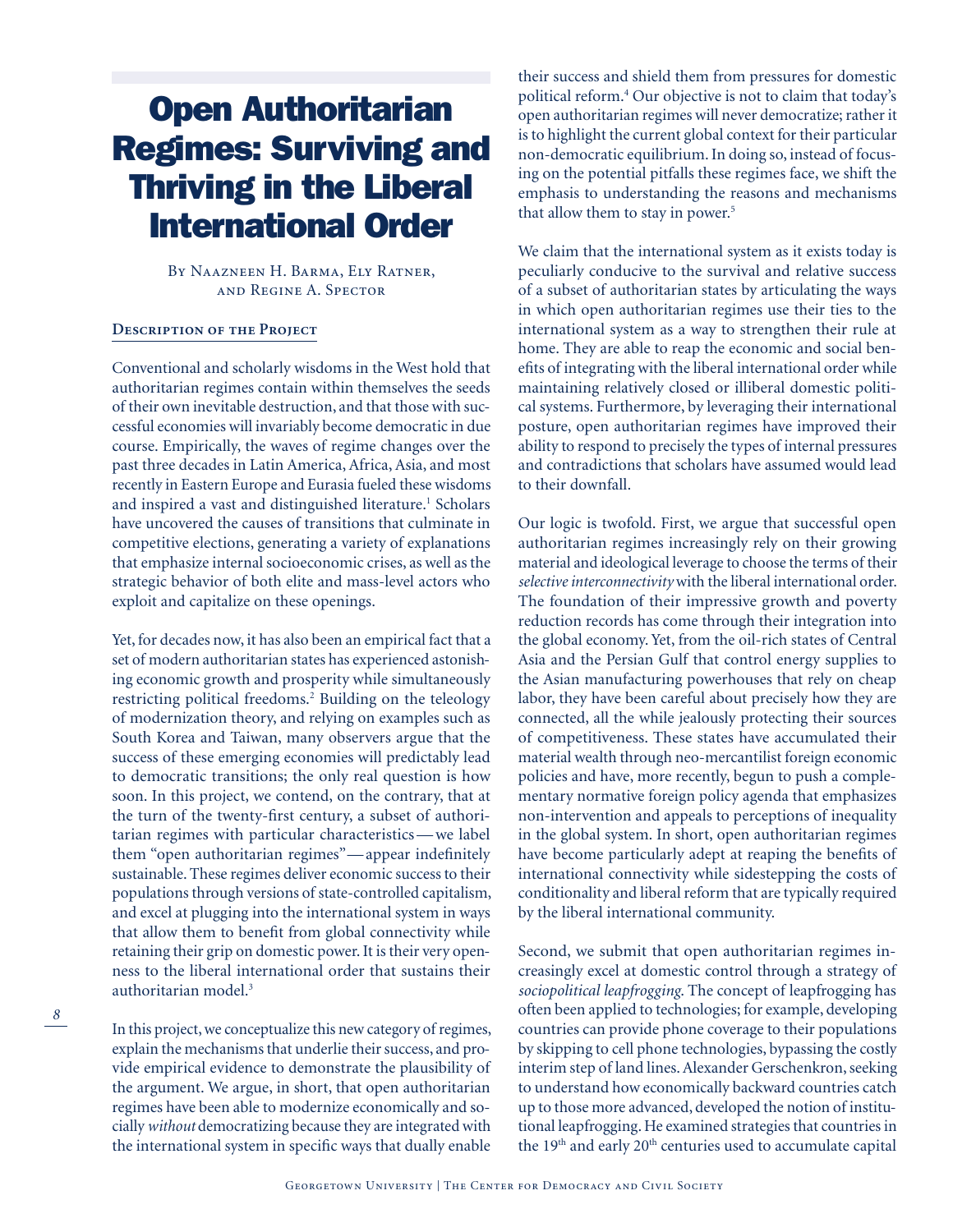to industrialize and found that countries late to enter the industrialization arena were able to both imitate and innovate upon the strategies used by earlier industrializers.<sup>6</sup> In this spirit, we argue that open authoritarian regimes are adept at policy leapfrogging, bypassing less efficient or failed social, economic, and domestic political policies for more successful ones that they both mimic and improve upon. Open authoritarian governments observe the at times haphazard policy experimentation of democratic countries, cherry-pick the most promising policies, and apply them in their countries in an incremental and controlled manner. They are as connected to the international system as democracies—economically, technologically, militarily—and thus their elites are increasingly as able as democracies to respond adaptively to domestic and external pressures for reform.

We conceptualize open authoritarian regimes as domestic political systems that, due to the very nature of connectivity in the international system, are strategically placed to arbitrage their consumption of international public goods. Open authoritarian regimes take from the liberal world a set of successful policies and ideas that have been vetted through democratic checks and balances while at the same time free riding on the international capitalist system. They have also been at the forefront of innovating alternative modes of governance that sustain their regimes. These include, most prominently: a sustainable mode of state-controlled capitalism many now recognize as "the Beijing Consensus;" an increasingly assertive foreign policy stance that privileges statism and communal rights over liberal conceptions of individual rights; and a set of domestic policies designed to protect themselves against the threat of electoral revolutions.7 The Janus-faced open authoritarian state enables its own survival by combining sociopolitical leapfrogging and selective interconnectivity to keep delivering on, and when necessary modifying, its unique state-society compact.<sup>8</sup> In short, open authoritarian regimes are increasingly able to sustain themselves as a result of a dual posture vis-à-vis the rest of the world: plugged into the international economy to reap the spoils of connectivity, and insulated as a group from international pressures that many scholars have to date assumed would lead to their downfall through democratic transition.

# **Theoretical Implications**

The concept of open authoritarianism challenges predominant paradigms of political science in at least three important ways. First, we reject the notion that the processes of globalization and interconnectivity are necessarily homogenizing. The concept of a flattening world in which economic integration leads to political and social normalization is deeply embedded in American political thought. Our insight here is that open authoritarian regimes are using precisely the processes of globalization—through strategies of selective interconnectivity and sociopolitical leapfrogging—to

maintain their non-democratic, non-western orientation. We argue that more attention should be paid to the proliferation of preferential connectivity in the international system and to examining the variation in the content and consequences of that connectivity.

Second, we break free from the teleological notion that all nations eventually evolve into democracies. This dominant normative inclination is evident in the transitions literature, as well as in the manner in which political scientists conceptualize "stalled" transitions or democratic "backsliding." Here, we posit that non-democracy can exist at a stable equilibrium. The challenge of this project is to highlight the mechanisms through which the international environment can support that equilibrium.

Third, our work illustrates a pathway through which states can modernize socially and economically, and perhaps even politically at the margins, without democracy in any recognizable form. Critics will inevitably argue that institutions borrowed and adapted from democratic countries will eventually take on liberalizing tendencies and that connectivity with the liberal international order will someday transform these regimes. In defining the equilibrium that open authoritarian regimes currently inhabit, we believe we shift the burden of proof to the other side.

# **Implications for American Foreign Policy**

Our research suggests a set of "gut-wrenching choices" for American foreign policymakers. The basis of our argument is that open authoritarian regimes appear to be particularly sustainable given the international environment in which they currently coexist. Because many of the states we include under this rubric—such as China, Russia, and Singapore—are gaining increasing influence in international politics, this presents a number of tough questions for U.S. policymakers. Below we outline three interconnected dilemmas.

First, does the United States need to formalize and clarify its position on the question of sovereignty and international intervention? American hypocrisy on this issue is widely recognized. On the one hand, the United States has refused to participate in international treaties (e.g., the Kyoto Protocol) and international organizations (e.g., the International Criminal Court) that could delimit foreign policy flexibility. On the other hand, the American government has fervently defended its right to violate the sovereignty of others either when its own interests are at risk or when it identifies gross violations of liberal norms. Given the rise of the alternative ideology, espoused by open authoritarian regimes, of absolute sovereignty and noninterference, this hypocrisy becomes both more evident and more damaging. It has been doubly destructive to the cohesion of the international liberal order by weakening multilateral initiatives [*Continued, Page 10*]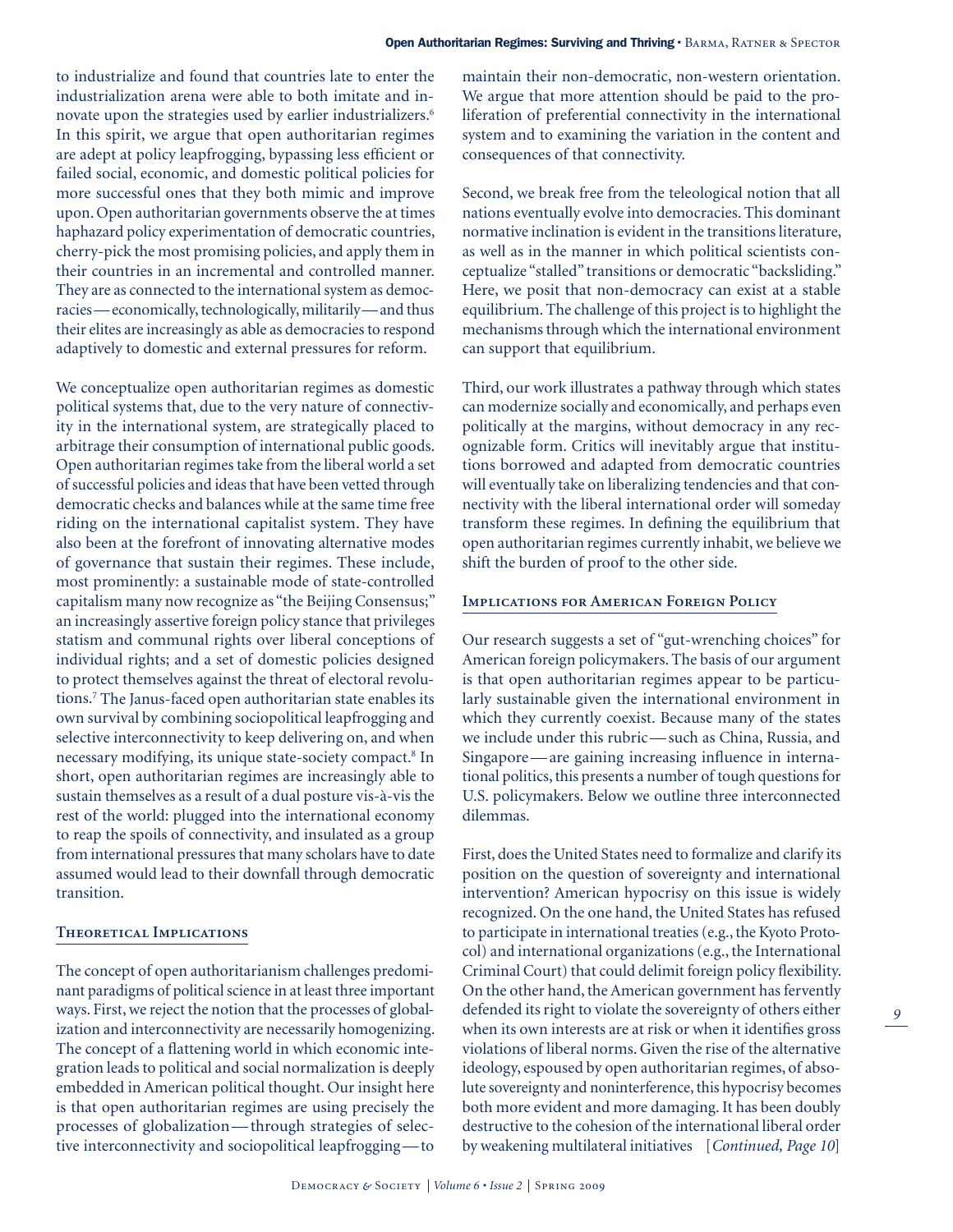## Open Authoritarian Regimes: Surviving and Thriving · BARMA, RATNER & SPECTOR

as well as providing the impetus for notions of absolute sovereignty that reject liberal intervention altogether. For the sake of re-energizing the liberal international order, how must the United States reconsider its own doctrines on sovereignty, the use of force, and liberal intervention?

Second, will the United States continue to privilege political rights in the hierarchy of human rights and individual freedoms? The economic success of open authoritarian regimes is the linchpin of their sustainability—it offers legitimacy to the governance model itself and provides the resources necessary to satisfy and co-opt potential challengers. Regimes in the developing world have thereby diminished calls for political reform by overtly stressing the primacy of economic development. And, in most cases, they are delivering on their promises of raising standards of living. It is increasingly difficult for liberals to argue that economic development and political liberalization are necessary, or even compatible, co-travelers. Is the United States willing to reject this redefinition of human rights, for instance, by declaring that political rights are more important than economic development and poverty alleviation?

Finally, should the United States treat regime type as the defining feature of international politics? This strategy has been advocated—in the form of a Concert of Democracies—by some liberal interventionist thinkers, as exemplified in the Princeton Project on National Security,<sup>9</sup> and more recently the presidential campaign of Senator John McCain. Their logic is that democratic polities tend to share similar values and will therefore be more effective at managing global problems. Put aside the obvious danger of inspiring a counter-balancing coalition. The argument presented in this project cautions that powerful non-democratic regimes may be surprisingly sustainable. In the long run, if major players in global politics remain authoritarian, can the liberal West tackle the world's most pressing problems—such as climate change, terrorism, and weapons proliferation—while excluding non-democratic regimes? How does the notion of sustainable open authoritarian regimes reshape the way in which we think about whether the United States should either engage or seek to isolate non-democracies? None of these questions are easily answered. But they all deserve serious consideration in the context of the rise of powerful and sustainable open authoritarian regimes.

Naazneen H. Barma, Ely Ratner, and Regine A. Spector *are Research Fellows at the New Era Foreign Policy Project at the University of California, Berkeley.*

## References

Barma, Naazneen and Ely Ratner. 2006. China's Illiberal Challenge. *Democracy: A Journal of Ideas* 2 (Fall): 56-68.

Barma, Naazneen, Ely Ratner, and Steve Weber. 2007. A World Without the West. *The National Interest* 90 (July/August): 23-30.

Bratton, Michael and Nicolas Van de Walle. 1997. *Democratic experiments in Africa.* Cambridge: Cambridge University Press.

Brownlee, Jason. 2007. *Authoritarianism in an Age of Democratization*. Cambridge: Cambridge University Press.

Bunce, Valerie. 2003. Rethinking Recent Democratizations; Lessons from the Postcommunist Experience. *World Politics* 55 (2): 167-92.

Byman, Daniel and Jennifer Lind. 2008. "Understanding Regime Stability in North Korea," Paper prepared for the Annual Meeting of the American Political Science Association.

Case, William. 2006. "Manipulative Skills: How do Rulers Control the Electoral Arena." in *Electoral Authoritarianism: the Dynamics of Unfree Competition,* ed. Andreas Schedler. Boulder: Lynne Rienner Publications.

Diamond, Larry and Marc F. Plattner. 1993. *The Global Resurgence of Democracy.* Baltimore: Johns Hopkins University Press.

Gandhi, Jennifer and Adam Przeworski. 2007.Authoritarian Institutions and the Survival of Autocrats. *Comparative Political Studies* 40 (11): 1279-1301.

Gerschenkron, Alexander. 1962. "Economic Backwardness in Historical Perspective." In *The Progress of Underdeveloped Areas*, ed. B. F. Hoselitz. Chicago: University of Chicago Press.

Huntington, Samuel P. 1991. *The Third Wave: Democratization in the Late Twentieth Century.* Norman: University of Oklahoma Press.

Ikenberry, John and Anne-Marie Slaughter. 2008. "Democracies must work in concert." *The Financial Times*, July 11.

Linz, Juan J. 2000. *Authoritarian and Totalitarian Regimes.* Boulder: Lynne Rienner Publishers.

Lust-Okar, Ellen. 2007. *Structuring Conflict in the Arab World: Incumbents, Opponents, and Institutions*. Cambridge: Cambridge University Press.

Magaloni, Beatriz. 2006. *Voting for Autocracy: Hegemonic Party Survival and its Demise in Mexico*. Cambridge: Cambridge University Press.

O'Donnell, Guillermo, Philippe Schmitter, and Laurence Whitehead. 1986. *Transitions from Authoritarian Rule: Latin America.* Baltimore: Johns Hopkins University Press.

Skocpol, Theda. 1979. *States and Social Revolutions: A Comparative Analysis of France, Russia, and China.* Cambridge: Cambridge University Press.

Spector, Regine A. and Andrej Krickovic. 2007. "The Anti-Revolutionary Toolkit," Paper prepared for the Annual American Political Science Association.

#### **ENDNOTES**

1 See, *inter alia,* Huntington 1991; Diamond and Plattner 1993; O'Donnell, Schmitter, and Whitehead 1986; Bratton and Van de Walle 1997; and Bunce 2003.

2 Authoritarian regimes are characterized by non-democratic central governments, lack of transparency, manipulation of the media, and active suppression of opposition and dissent. They are differentiated from totalitarian regimes—such as Nazi Germany, the Soviet Union under Stalin, China under Mao, and modern-day North Korea—that use an even more oppressive form of governance based on charismatic leadership and ideology. See Linz 2000.

3 Our conceptualization of "open" regimes should not be confused with the literature on "closed" regimes, in which "closed" refers to the lack of electoral competition. Our definition of open regime does not correspond to genuine electoral participation; rather, it refers to the ability of regimes to